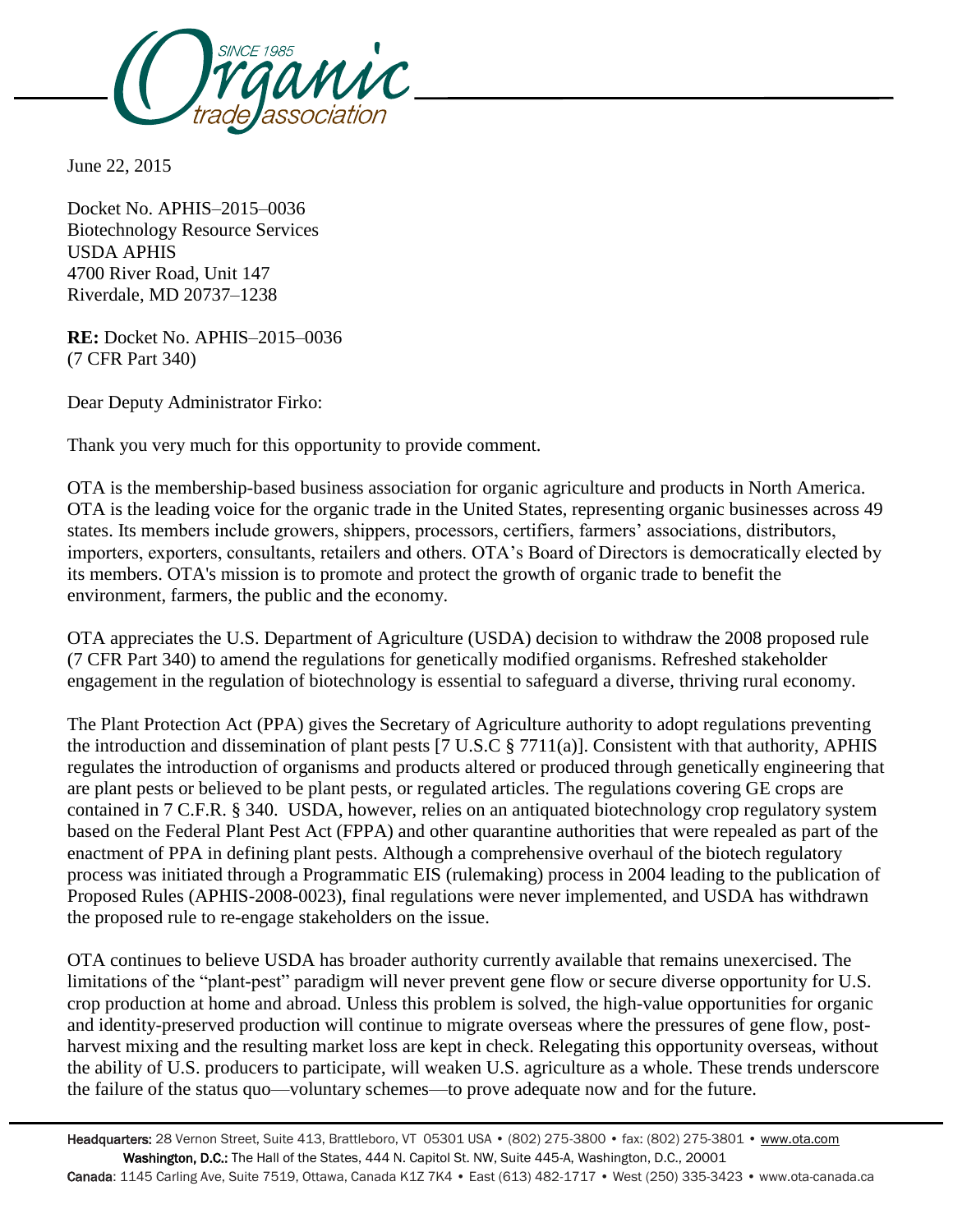## **1) Should APHIS regulate based on the characteristics of biotechnology products and the potential risks they may pose, or by the process by which they were created? In either case,**  what criteria should be used to determine what APHIS regulates? Are there products and **processes APHIS should not regulate?**

USDA should consider criteria related to the broader environmental and economic impacts of GE crops. The consideration should be crop and trait specific.

## **2) The Plant Protection Act gives APHIS the authority to protect plant health through regulatory programs. APHIS has implemented the plant pest authority as part of their biotechnology regulations. Should APHIS add noxious weed provisions to their biotechnology regulations and if so, how? What protection goals should APHIS consider?**

Under the existing regulatory framework, USDA limits its inquiry to whether the inserted genetic material poses a plant pest risk, defined as ―*any living stage of any of the following that can directly or indirectly injure, cause damage to …any plant of plant product*" [7 U.S.C. § 7702(14)]. APHIS regulations similarly define plant pests as *"any living state of … bacteria … or any organisms similar to allied with the foregoing … which can directly or indirectly injure, cause disease or damage in or to any plants or plant parts thereof, or any processed, manufactured or other product of plants"*[7 C.F.R. § 340.1]. Those same regulations reference plant pest analysis as including *"indirect plant pest effects on other agriculture products*‖ [7 C.F.R.  $§ 340.6(c)(4)].$ 

The noxious weed authority in PPA was designed to address the full range of adverse agricultural, public health and environmental impacts associated with GE crops (7 U.S.C. § 7702 (10) in order to fulfill PPA's purpose to protect agriculture, the environment and economy of the United States [7 U.S.C. § 7701(1)]. This provides clear authority for USDA to consider the economic impacts to farmers in the deregulation decisionmaking process. Thus, USDA has legitimate statutory authority to protect U.S. farmers and agricultural economies, and should move swiftly to exercise it.

Recent USDA determinations have concluded that since no plant pest risk was involved, it was powerless to address economic and environmental consequences of gene flow. Adding noxious weed provisions to USDA's biotechnology regulations would enable USDA to:

- Impose isolation distances,
- Require regulatory restrictions,
- Establish/mandate management practices,
- Establish geographic restrictions, or
- Impose conditions to reduce impact to organic farmers.

These are exactly the types of stewardship parameters that must be codified on a crop-by-crop basis in order to deliver on USDA's stated goals for coexistence.

However, genetic drift is not the sole coexistence challenge. The co-pesticidal nature of dominant U.S. GE